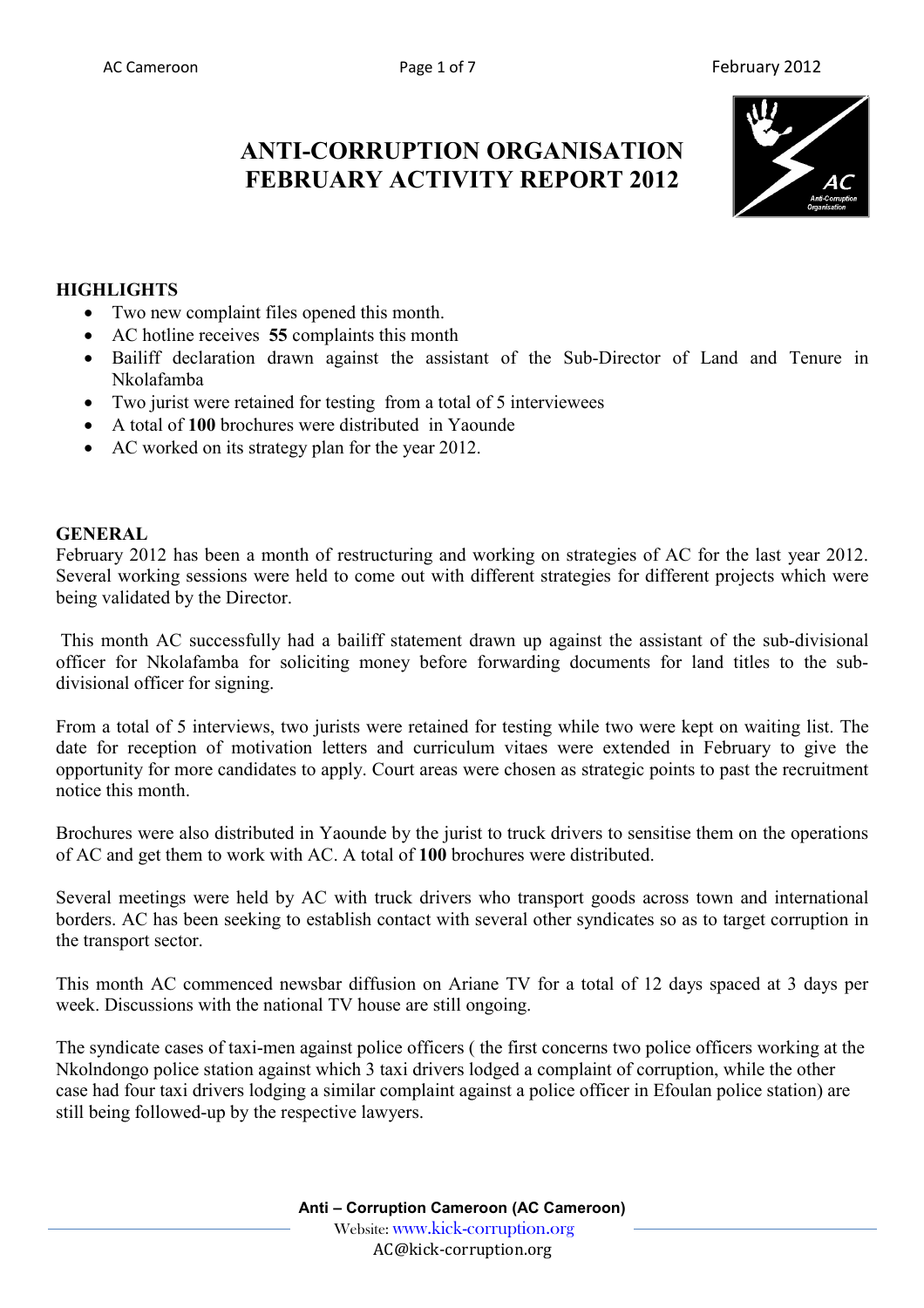#### **HOTLINE**

A total of **55** calls were received through the AC hotline and are illustrated by the graphs under the various categories.



In the month of February 2012, **25%** of calls only were non-responsive, compared to that of December 2011 which was almost equal to the percentage of responsive calls, while **75%** of calls received were responsive calls though not all fell under corruption.



**22%** of calls received in February 2012 were corruption cases, **24%** were non-corruption calls and **54%** of callers issued no complaint but it is assumed they had something to denounce but were either afraid or were caught up in the celebration spirit. A similar pattern is seen in people who claim to have dialled a wrong number or are simply verifying AC hotline number if it works.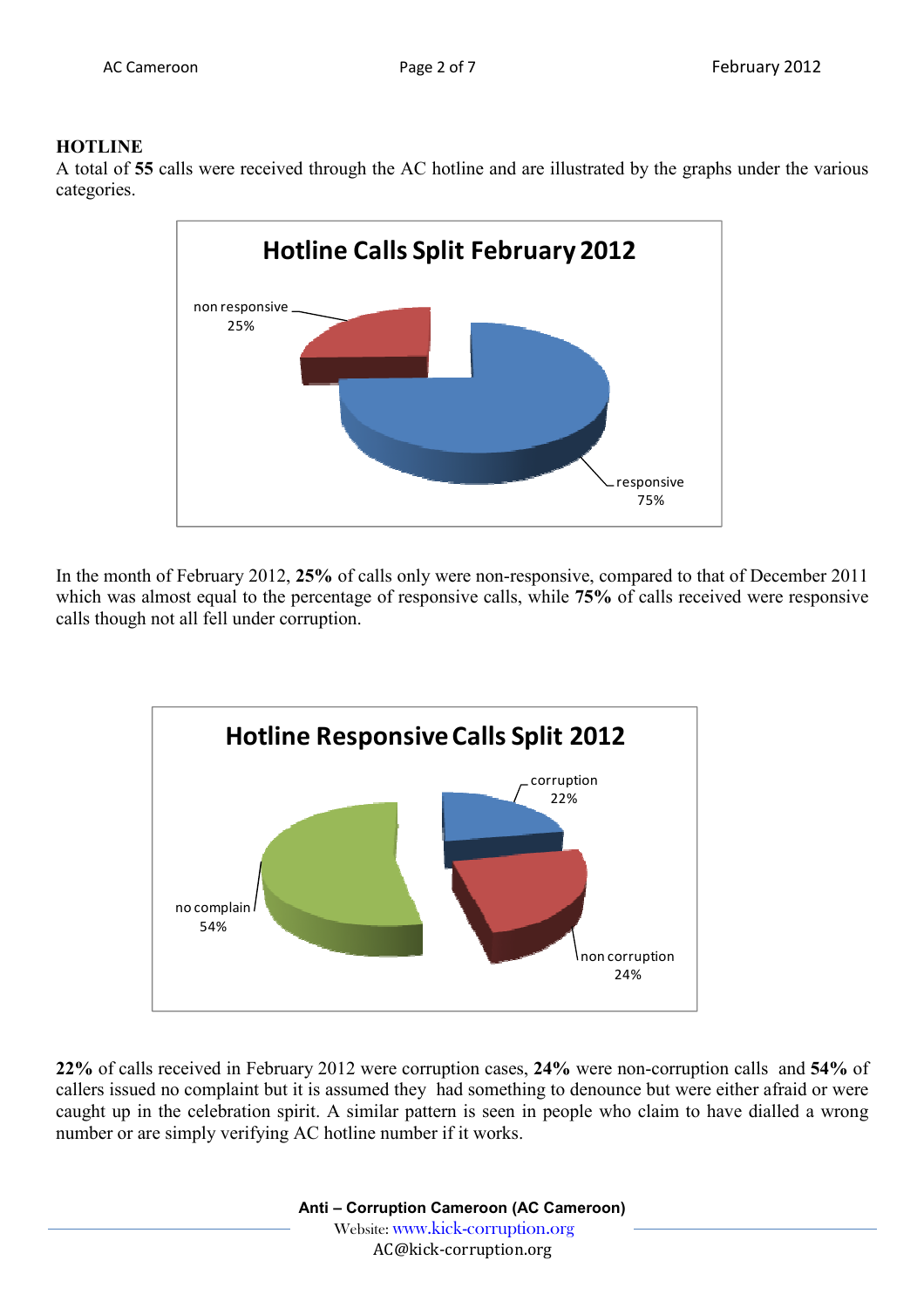Callers in the month of February 2012 denouncing bribery were **25%, 13%** of callers denounced abuse from forces of law and order, abusive dismissal, and extortion. Misappropriation of public funds, traffic of influence and embezzlement were also denounced each at **12%.**



Non-corruption calls in February 2012 were represented by **33%** assumed wrong number, **20%** were on information from AC and caller's abstention, **17%** were on private disputes and **10%** were on human rights.

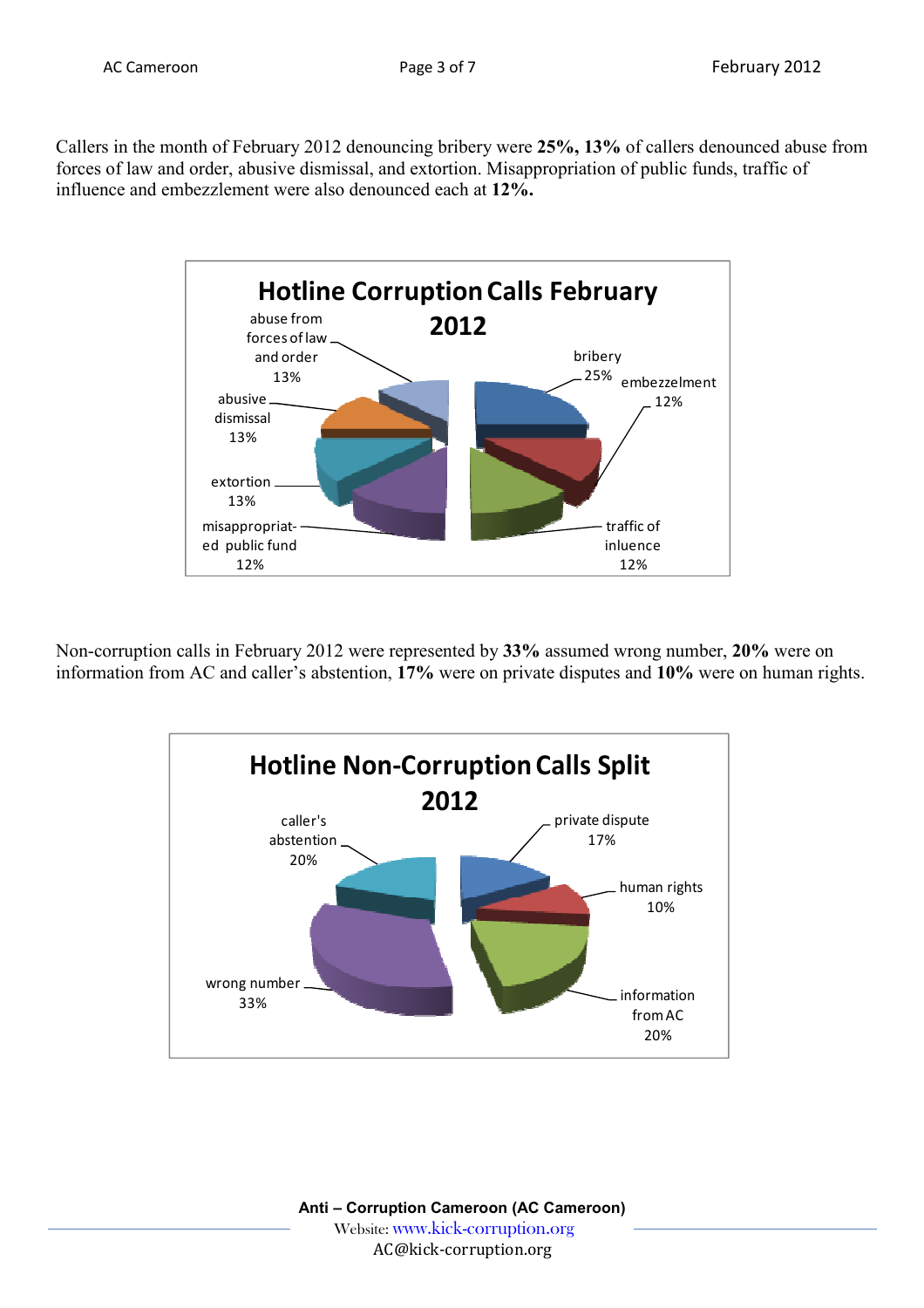#### **GENDER**

Female gender in the month of February 2012 is with **17%** callers, while **83%** of the callers were male. Female callers for the past months continually have been unrepresented with slight fluctuations in the percentage.



# **AGE RANGE OF CALLERS**



The month of February 2012 had **3%** of calls from the elderly or aged (+55years). Adults (31-55years) calls were **60%,** while youths were **37%** (0-30 years).

# **REGIONAL DISTRIBUTION OF CALLS**

In February 2012, South and North regions had **0%** of callers each. **3%** of calls came from the Far North,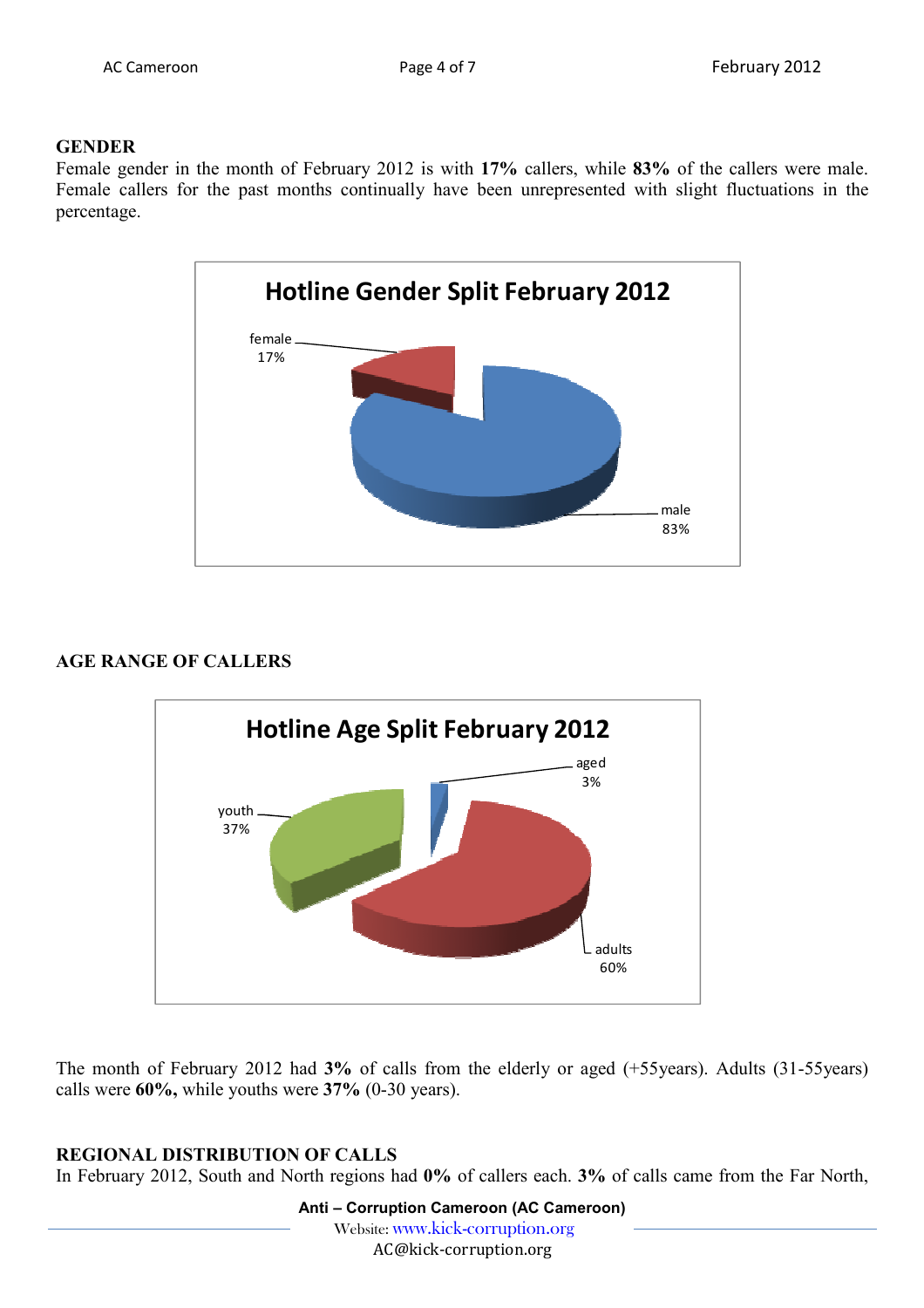Adamawa and South West regions. **6%** of calls came from the North West and East regions. **8%** from the West region, **23%** from the Littoral and **48%** from the Central region.



# **EMAIL AND POST ADDITION TO HOTLINE**

All the emails received this month were applications for a job as per the recruitment notice posted by AC. No post office mails were received this month.

# **INVESTIGATIONS**

**Three** new complaint files were opened this month with follow-up pending. The syndicate cases of taxi drivers against police officers and that of Yokadouma are still being followed-up.

Case of Abusive Dismissal by Nestle: A private worker claims to have been abusively dismissed from nestle company in Maroua were he was working. He brought the case to court six months ago but the case is not progressing because the president of the court solicited money for fuel without which his case could not move. Unfortunately the telephone numbers he gave are not passing and he did not call back.

Case of Fake Drivers Licenses Traffic: A gendarme brought to the notice of his superiors traffic of fake driving license. Instead of punishing the wrongdoer, his superiors instead sanctioned him with "20 Arrêts de rigueur prison" for corruption and extortion on a driver who was in possession of the fake driving license. As a result of that punishment, his carrier will be suspended for three years.

Case of Bribe Solicitation Nkolafamba: The collaborator of Nkol Afamba sub-divisional officer solicited the total sum of 102 000 fcfa from the victim to send his matriculation documents to the sub divisional officer for signature (that is 34 000 per piece of land). This is done in complicity of the sub-divisional officer who is aware of it and would not sign the matriculation documents without the money being paid to his assistant. AC successfully had a bailiff staement drawn-up against this assistant.

The case in Monatele which involved land owners and the departmental delegate of land tenure in the Leke

**Anti – Corruption Cameroon (AC Cameroon)** Website: www.kick-corruption.org AC@kick-corruption.org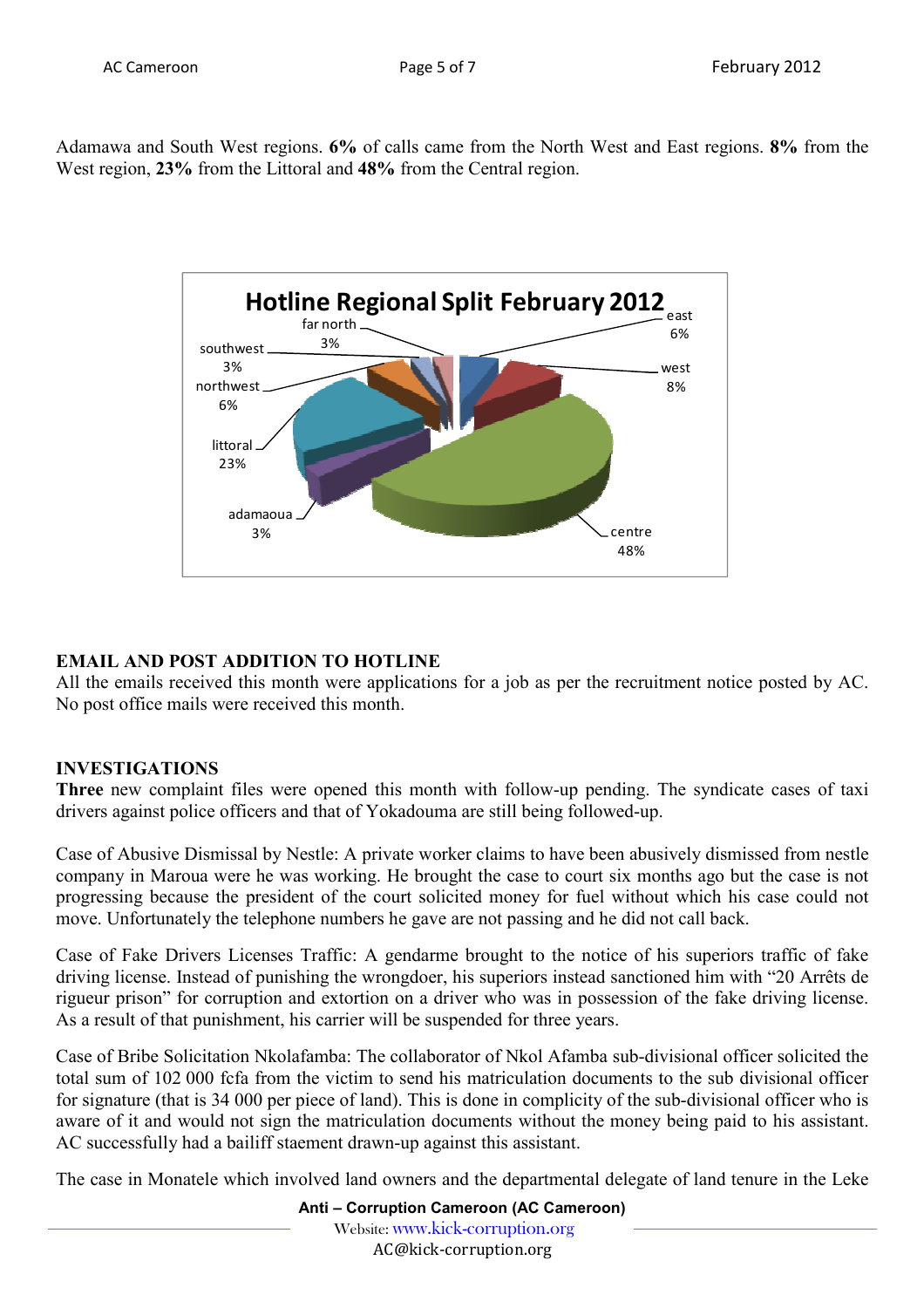division was closed because AC procedures were not followed by the bailiff in the establishment of the bailiff statement.

# **LEGAL FOLLOW-UP**

AC continues follow-up of syndicate cases involving an inspector of police and taxi-men denouncing their corruption practices. The lawyers involved in the cases are pushing to see that these cases yield a judgment against these police inspectors.

Five jurist interviews were held this month and two were retained for training. Two were put on waiting list.

AC met with most of its victims to establish working relationships and better explain AC working procedures. Also several meetings were held with bailiff to establish working rapports according to AC procedures.

AC established a new working relationship with another bailiff in the Centre region who accepted to work with AC according to AC procedures.

AC jurist was on an exam break to write her exams in school.

#### **MEDIA**

AC commenced newsbar diffusion through Ariane TV. Diffusion was for 12 days in total covering 3 days per week. Discussions with the National TV house are still ongoing.

AC continued to sensitize the public on its work and procedures through meeting with clients on the field to discuss with them on AC procedures.

**100** brochures were distributed to truck drivers in Yaounde.

#### **MANAGEMENT**

Two new jurists are retained for testing this month

AC has been working on establishing working relationships with other NGOs for the execution of the Health Corruption project.

#### **EXTERNAL RELATIONS**

- AC jurist had a meeting with Mr Mounga on the Nkolafamba case and how to get more victims
- AC also met with the gendarme sanctioned by his superiors for denouncing the traffic in fake driving licenses to explore avenues of how AC could handle the case and gather evidence.
- Several meetings were held by AC programmer with NGOs to establish rapports for working on the project Health Corruption.